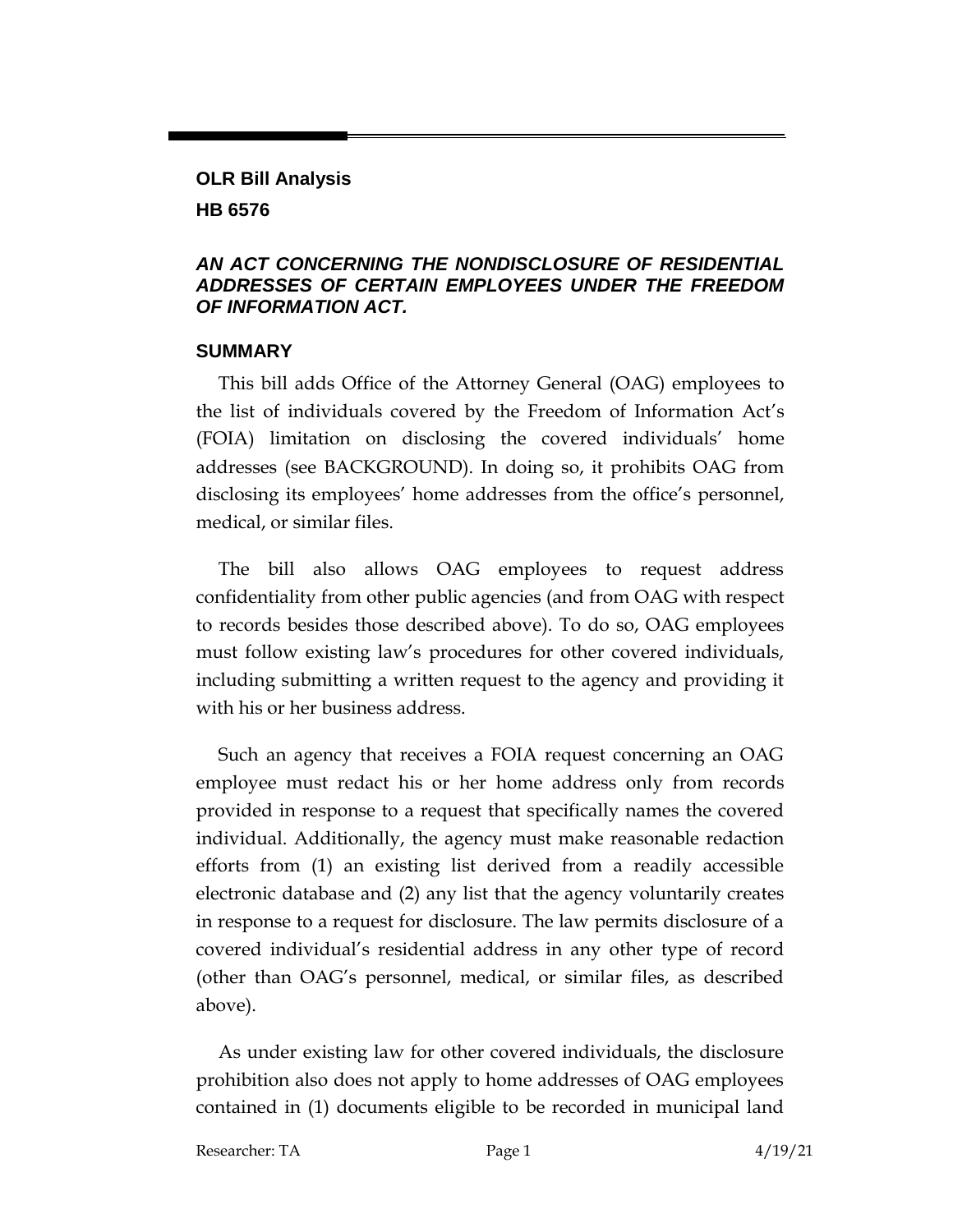records; (2) any list required by the state's election laws (e.g., voter registry lists, petition forms, logs of absentee ballot applications); or (3) municipal grand lists.

EFFECTIVE DATE: October 1, 2021

## **BACKGROUND**

## *Covered Individuals*

The following public officials and employees are covered by FOIA's home address disclosure limitation:

- 1. federal court judges and magistrates;
- 2. Connecticut Superior and Appellate Court judges, Supreme Court justices, and family support magistrates;
- 3. sworn members of municipal police departments or the State Police and sworn law enforcement officers in the Department of Energy and Environmental Protection;
- 4. employees of the Judicial Branch and the departments of Correction and Children and Families;
- 5. attorneys who represent or have represented the state in a criminal prosecution;
- 6. attorneys who are or have been employed by the Public Defender Services Division and social workers employed by the division;
- 7. Division of Criminal Justice inspectors;
- 8. firefighters;
- 9. members and employees of the Board of Pardons and Paroles and the Commission on Human Rights and Opportunities; and
- 10. Department of Mental Health and Addiction Services employees who provide direct patient care (CGS § 1-217).